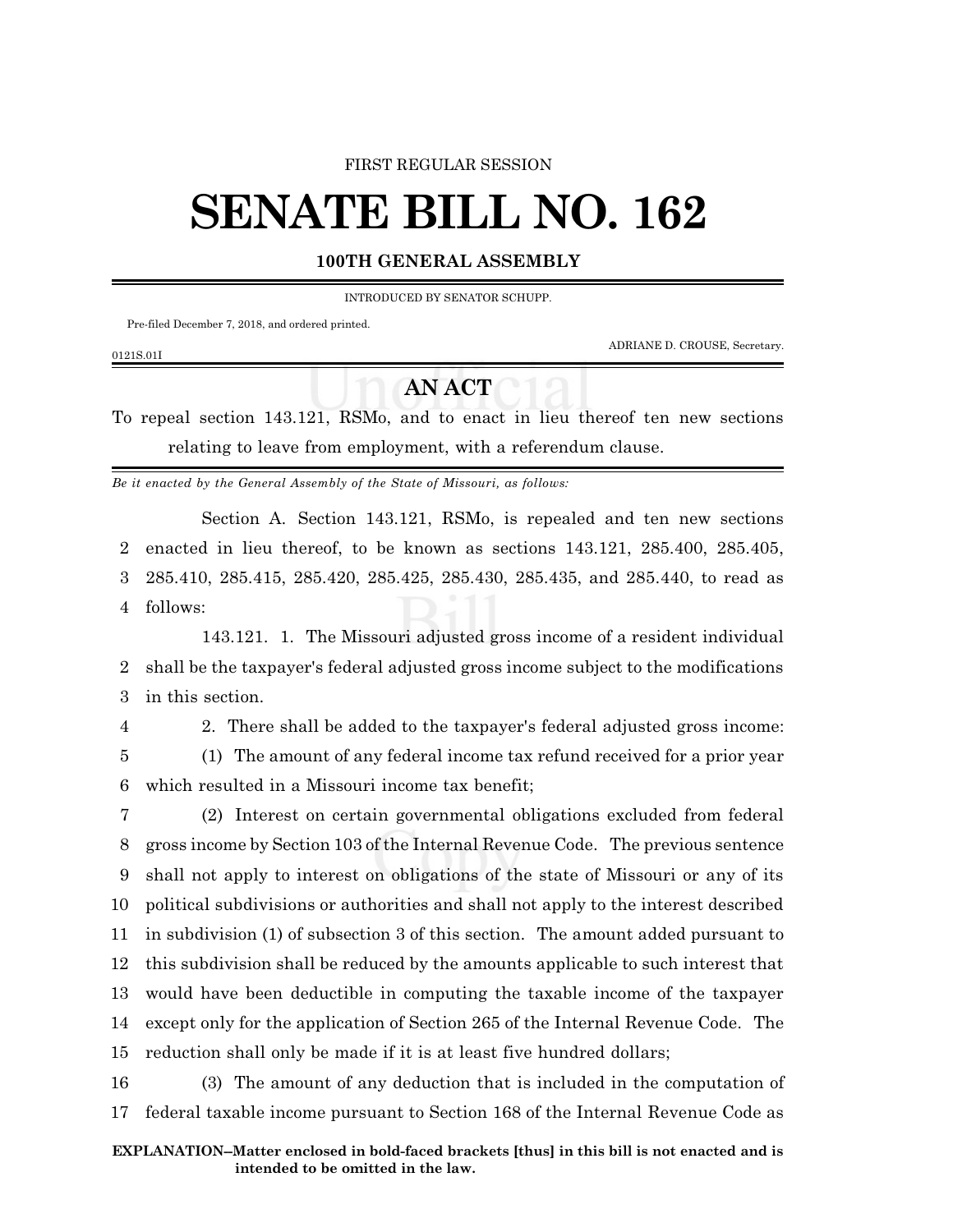amended by the Job Creation and Worker Assistance Act of 2002 to the extent the amount deducted relates to property purchased on or after July 1, 2002, but before July 1, 2003, and to the extent the amount deducted exceeds the amount that would have been deductible pursuant to Section 168 of the Internal Revenue Code of 1986 as in effect on January 1, 2002;

 (4) The amount of any deduction that is included in the computation of federal taxable income for net operating loss allowed by Section 172 of the Internal Revenue Code of 1986, as amended, other than the deduction allowed by Section **[**172(b)(1)(G)**] 172(b)(1)(F)** and Section **[**172(i)**] 172(h)** of the Internal Revenue Code of 1986, as amended, for a net operating loss the taxpayer claims in the tax year in which the net operating loss occurred or carries forward for a period of more than twenty years and carries backward for more than two years. Any amount of net operating loss taken against federal taxable income but disallowed for Missouri income tax purposes pursuant to this subdivision after June 18, 2002, may be carried forward and taken against any income on the Missouri income tax return for a period of not more than twenty years from the year of the initial loss; and

 (5) For nonresident individuals in all taxable years ending on or after December 31, 2006, the amount of any property taxes paid to another state or a political subdivision of another state for which a deduction was allowed on such nonresident's federal return in the taxable year unless such state, political subdivision of a state, or the District of Columbia allows a subtraction from income for property taxes paid to this state for purposes of calculating income for the income tax for such state, political subdivision of a state, or the District of Columbia.

 3. There shall be subtracted from the taxpayer's federal adjusted gross income the following amounts to the extent included in federal adjusted gross income:

 (1) Interest or dividends on obligations of the United States and its territories and possessions or of any authority, commission or instrumentality of the United States to the extent exempt from Missouri income taxes pursuant to the laws of the United States. The amount subtracted pursuant to this subdivision shall be reduced by any interest on indebtedness incurred to carry the described obligations or securities and by any expenses incurred in the production of interest or dividend income described in this subdivision. The reduction in the previous sentence shall only apply to the extent that such expenses including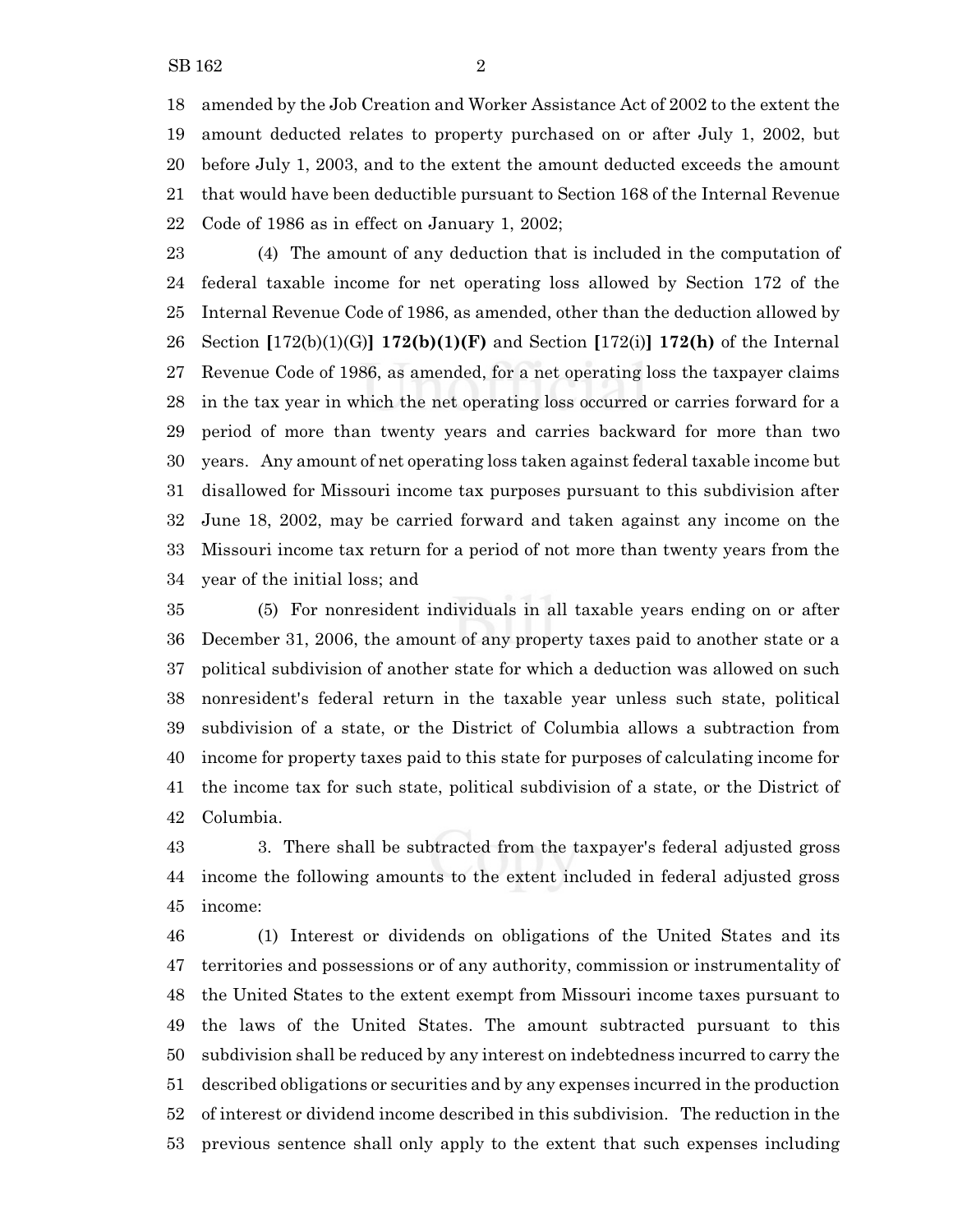amortizable bond premiums are deducted in determining the taxpayer's federal adjusted gross income or included in the taxpayer's Missouri itemized deduction. The reduction shall only be made if the expenses total at least five hundred dollars;

 (2) The portion of any gain, from the sale or other disposition of property having a higher adjusted basis to the taxpayer for Missouri income tax purposes than for federal income tax purposes on December 31, 1972, that does not exceed such difference in basis. If a gain is considered a long-term capital gain for federal income tax purposes, the modification shall be limited to one-half of such portion of the gain;

 (3) The amount necessary to prevent the taxation pursuant to this chapter of any annuity or other amount of income or gain which was properly included in income or gain and was taxed pursuant to the laws of Missouri for a taxable year prior to January 1, 1973, to the taxpayer, or to a decedent by reason of whose death the taxpayer acquired the right to receive the income or gain, or to a trust or estate from which the taxpayer received the income or gain;

 (4) Accumulation distributions received by a taxpayer as a beneficiary of a trust to the extent that the same are included in federal adjusted gross income;

 (5) The amount of any state income tax refund for a prior year which was included in the federal adjusted gross income;

 (6) The portion of capital gain specified in section 135.357 that would otherwise be included in federal adjusted gross income;

 (7) The amount that would have been deducted in the computation of federal taxable income pursuant to Section 168 of the Internal Revenue Code as in effect on January 1, 2002, to the extent that amount relates to property purchased on or after July 1, 2002, but before July 1, 2003, and to the extent that amount exceeds the amount actually deducted pursuant to Section 168 of the Internal Revenue Code as amended by the Job Creation and Worker Assistance Act of 2002;

 (8) For all tax years beginning on or after January 1, 2005, the amount of any income received for military service while the taxpayer serves in a combat zone which is included in federal adjusted gross income and not otherwise excluded therefrom. As used in this section, "combat zone" means any area which the President of the United States by Executive Order designates as an area in which Armed Forces of the United States are or have engaged in combat. Service is performed in a combat zone only if performed on or after the date designated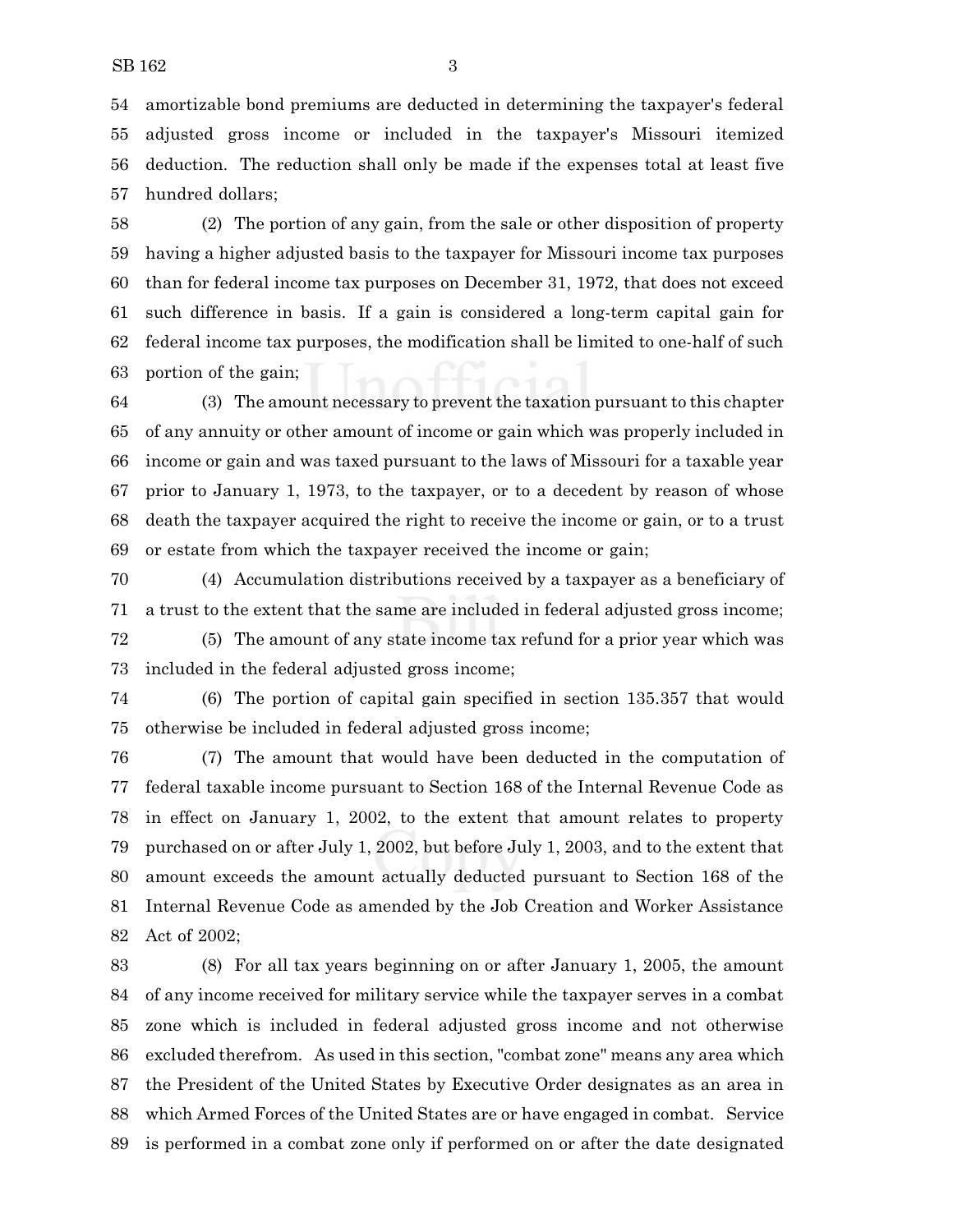zone;

 (9) For all tax years ending on or after July 1, 2002, with respect to qualified property that is sold or otherwise disposed of during a taxable year by a taxpayer and for which an additional modification was made under subdivision (3) of subsection 2 of this section, the amount by which additional modification made under subdivision (3) of subsection 2 of this section on qualified property has not been recovered through the additional subtractions provided in subdivision (7) of this subsection; **[**and**]**

 (10) **The amount contributed to the Missouri earned family and medical leave fund established under section 285.435; and**

 **(11)** For all tax years beginning on or after January 1, 2014, the amount of any income received as payment from any program which provides compensation to agricultural producers who have suffered a loss as the result of a disaster or emergency, including the:

(a) Livestock Forage Disaster Program;

(b) Livestock Indemnity Program;

- (c) Emergency Assistance for Livestock, Honeybees, and Farm-Raised Fish;
- (d) Emergency Conservation Program;
- (e) Noninsured Crop Disaster Assistance Program;
- (f) Pasture, Rangeland, Forage Pilot Insurance Program;
- (g) Annual Forage Pilot Program;
- (h) Livestock Risk Protection Insurance Plan; and
- (i) Livestock Gross Margin insurance plan.

 4. There shall be added to or subtracted from the taxpayer's federal adjusted gross income the taxpayer's share of the Missouri fiduciary adjustment provided in section 143.351.

 5. There shall be added to or subtracted from the taxpayer's federal adjusted gross income the modifications provided in section 143.411.

 6. In addition to the modifications to a taxpayer's federal adjusted gross income in this section, to calculate Missouri adjusted gross income there shall be subtracted from the taxpayer's federal adjusted gross income any gain recognized pursuant to Section 1033 of the Internal Revenue Code of 1986, as amended,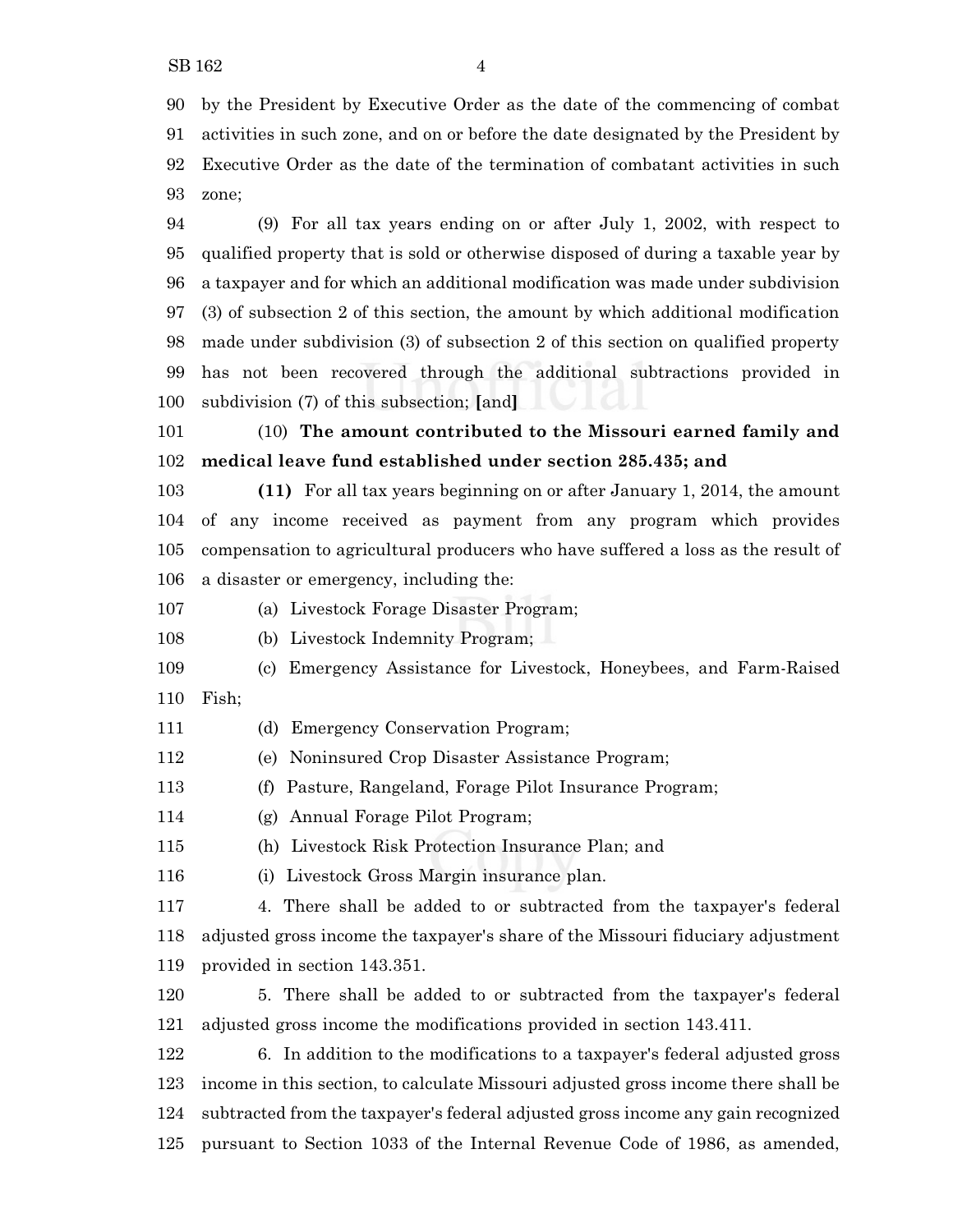arising from compulsory or involuntary conversion of property as a result of condemnation or the imminence thereof.

 7. (1) As used in this subsection, "qualified health insurance premium" means the amount paid during the tax year by such taxpayer for any insurance policy primarily providing health care coverage for the taxpayer, the taxpayer's spouse, or the taxpayer's dependents.

 (2) In addition to the subtractions in subsection 3 of this section, one hundred percent of the amount of qualified health insurance premiums shall be subtracted from the taxpayer's federal adjusted gross income to the extent the amount paid for such premiums is included in federal taxable income. The taxpayer shall provide the department of revenue with proof of the amount of qualified health insurance premiums paid.

 8. (1) Beginning January 1, 2014, in addition to the subtractions provided in this section, one hundred percent of the cost incurred by a taxpayer for a home energy audit conducted by an entity certified by the department of natural resources under section 640.153 or the implementation of any energy efficiency recommendations made in such an audit shall be subtracted from the taxpayer's federal adjusted gross income to the extent the amount paid for any such activity is included in federal taxable income. The taxpayer shall provide the department of revenue with a summary of any recommendations made in a qualified home energy audit, the name and certification number of the qualified home energy auditor who conducted the audit, and proof of the amount paid for any activities under this subsection for which a deduction is claimed. The taxpayer shall also provide a copy of the summary of any recommendations made in a qualified home energy audit to the department of natural resources.

 (2) At no time shall a deduction claimed under this subsection by an individual taxpayer or taxpayers filing combined returns exceed one thousand dollars per year for individual taxpayers or cumulatively exceed two thousand dollars per year for taxpayers filing combined returns.

 (3) Any deduction claimed under this subsection shall be claimed for the tax year in which the qualified home energy audit was conducted or in which the implementation of the energy efficiency recommendations occurred. If implementation of the energy efficiency recommendations occurred during more than one year, the deduction may be claimed in more than one year, subject to the limitations provided under subdivision (2) of this subsection.

(4) A deduction shall not be claimed for any otherwise eligible activity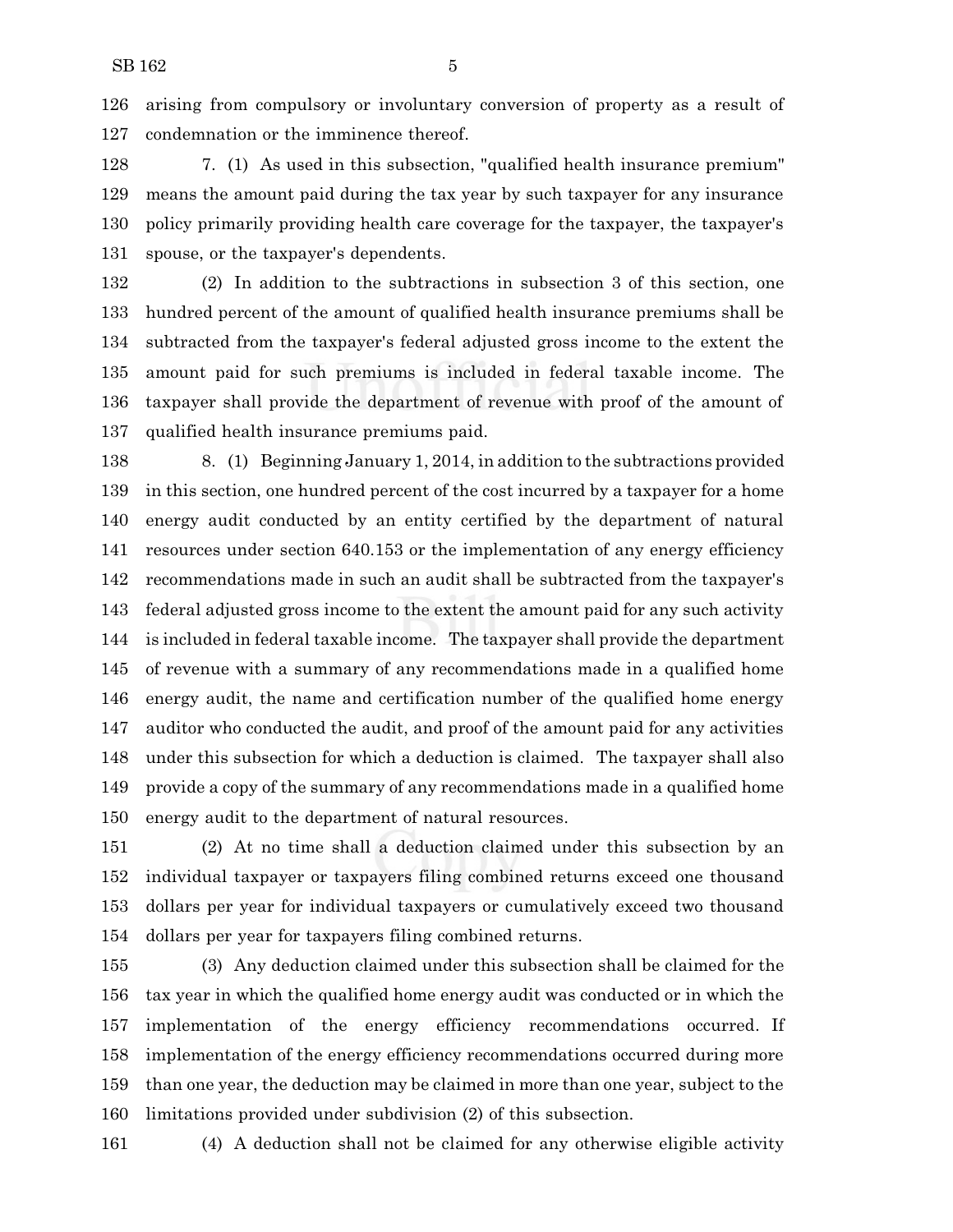under this subsection if such activity qualified for and received any rebate or other incentive through a state-sponsored energy program or through an electric corporation, gas corporation, electric cooperative, or municipally owned utility.

 9. The provisions of subsection 8 of this section shall expire on December 31, 2020.

**285.400. 1. The provisions of sections 285.400 to 285.440 shall be known and may be cited as the "Missouri Earned Family and Medical Leave Act".**

 **2. As used in sections 285.400 to 285.440, the following terms shall mean:**

 **(1) "Average weekly pay", the total wages earned by an employee in the past twelve months, divided by the number of weeks worked by the employee in such twelve month period, or the weekly salary of the employee at the time that family or medical leave is taken, whichever is greater provided that the average weekly pay shall never exceed the average state weekly pay;**

 **(2) "Average state weekly pay", the total wages earned by all employees who have contributed to the fund in the past twelve months, divided by the total number of such employees, the quotient of which is divided by the average number of weeks worked by all employees who have contributed to the fund in the last twelve months;**

 **(3) "Care", includes, but is not limited to, physical care, emotional support, visitation, assistance in treatment, transportation, arranging for a change in care, assistance with essential daily living matters, and personal attendant services;**

 **(4) "Child", a biological, adopted, or foster son or daughter, a stepson or stepdaughter, a legal ward, a son or daughter of a domestic or civil union partner, or the person to whom the employee stands in loco parentis who is under nineteen years of age or nineteen years of age or older but incapable of self-care because of mental or physical impairment;**

 **(5) "Department", the department of labor and industrial relations;**

 **(6) "Employee", any person performing service for remuneration unless it is shown to the satisfaction of the department that such services were performed by an independent contractor. In determining the existence of the independent contractor relationship, the common**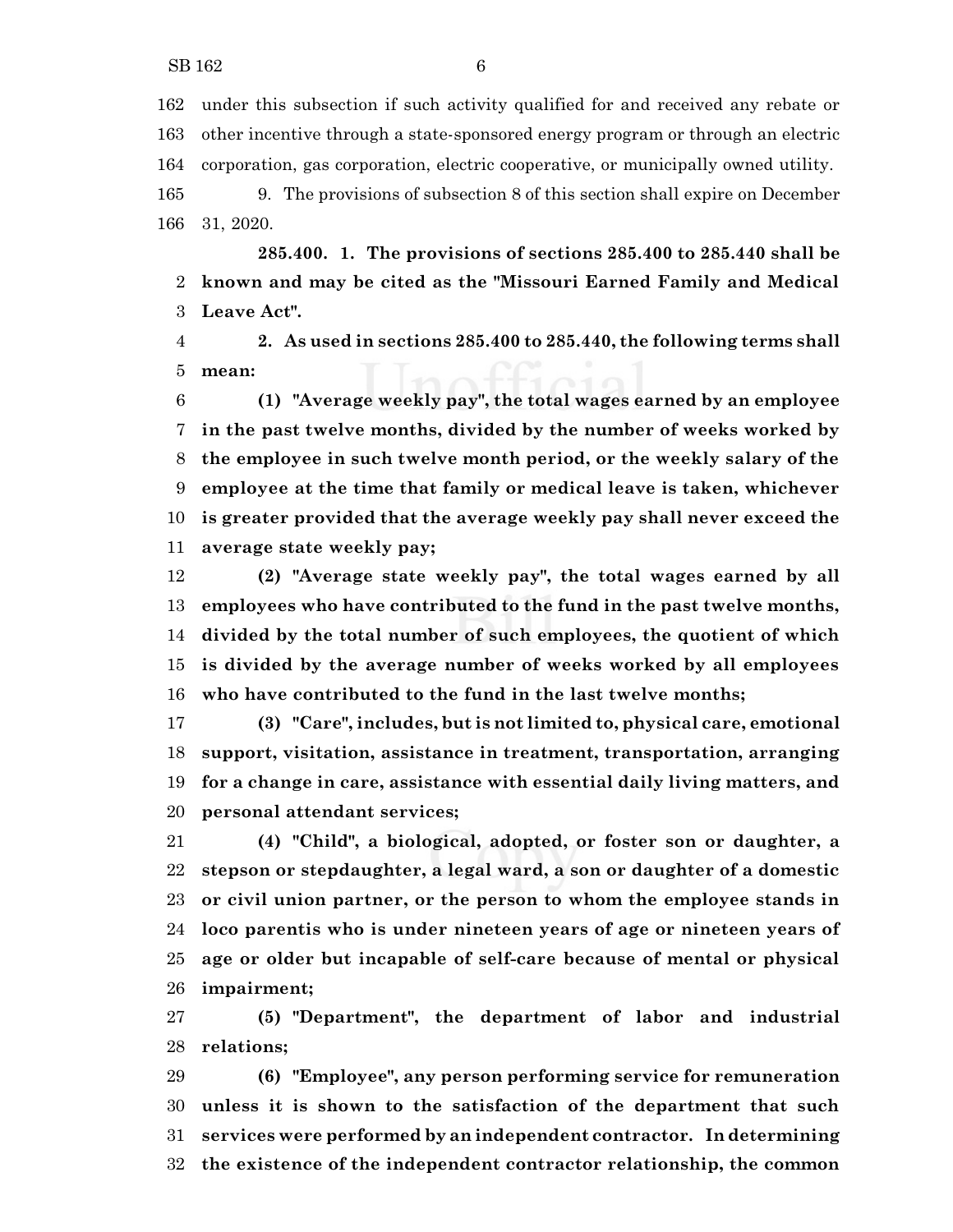**law of agency right to control shall be applied. The common law of agency right to control test shall include but not be limited to: if the alleged employer retains the right to control the manner and means by which the results are to be accomplished, the person who performs the service is an employee. If only the results are controlled, the person performing the service is an independent contractor;**

 **(7) "Employer", any person acting directly or indirectly in the interest of an employer in relation to an employee;**

 **(8) "Family member", a child, parent, grandparent, grandchild, sibling, spouse, domestic or civil union partner, or household member, or any ward as that term is defined in section 475.010;**

**(9) "Family or medical leave", any of the following:**

 **(a) Leave to bond with a minor child within the first year of the child's birth or placement in connection with foster care or adoption;**

 **(b) Leave to care for a family member who has a serious health condition;**

 **(c) Leave due to an employee's own serious health condition; or (d) Leave to assume any familial responsibility because a spouse, child, or parent of an employee is on, or has been notified of, an impending call to active duty in the uniformed services;**

 **(10) "Fund", the Missouri earned family and medical leave fund established in section 285.435;**

**(11) "Grandchild", a child of the employee's child;**

**(12) "Grandparent", a parent of the employee's parent;**

 **(13) "Health care provider", any physician, hospital, health maintenance organization, ambulatory surgical center, long-term care facility including those licensed under chapter 198, dentist, registered or licensed practical nurse, optometrist, podiatrist, pharmacist, chiropractor, physical therapist, psychologist, physician-in-training, and any other person or entity that provides health care services under the authority of a license or certificate of this state or any other state or foreign country;**

 **(14) "Parent", a biological, foster, or adoptive parent, a parent-in- law, a stepparent, a legal guardian, or other person who stood in loco parentis to the employee when the employee was a child;**

 **(15) "Parent-in-law", the parent of a spouse or domestic or civil union partner;**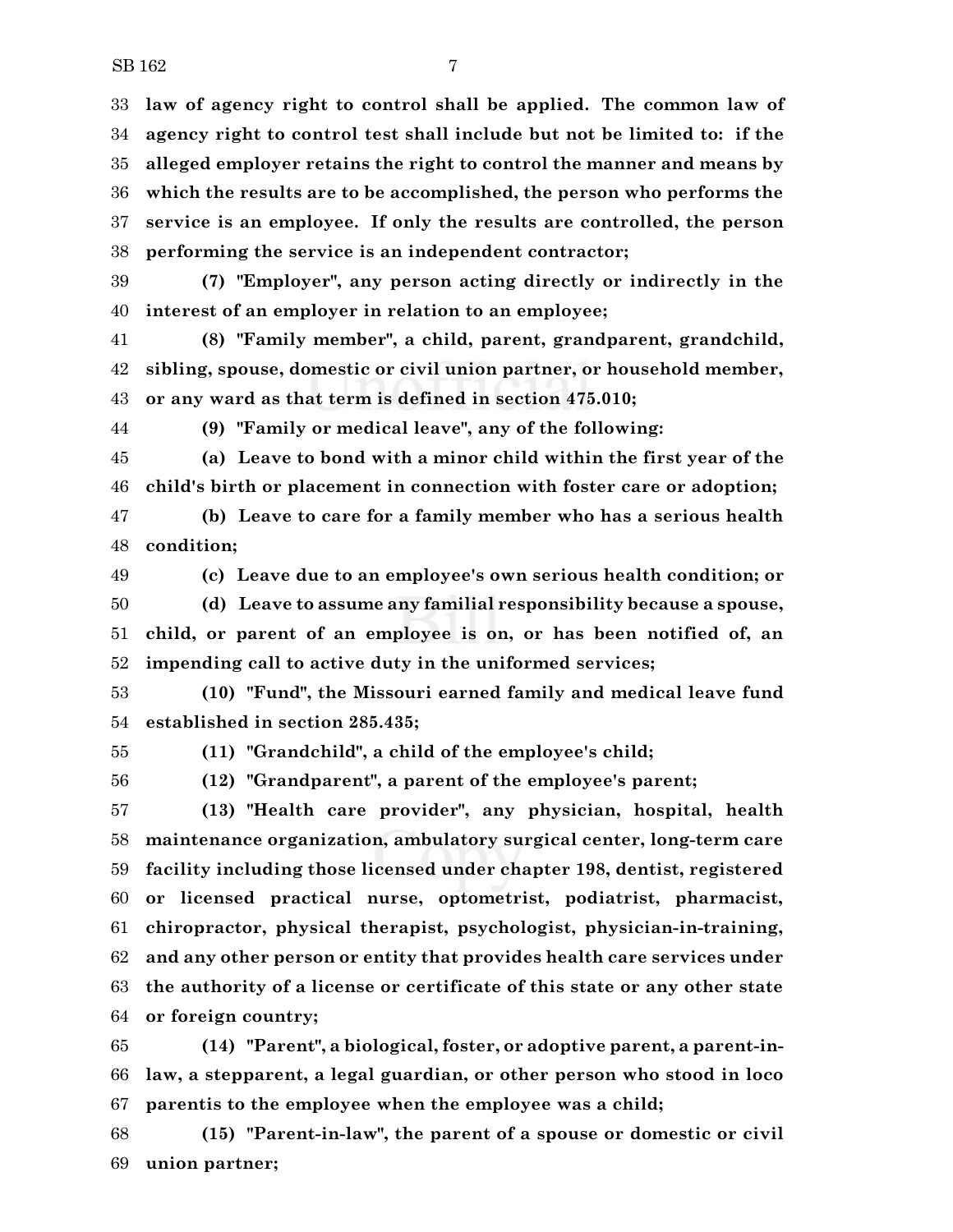**(16) "Serious health condition", an illness, injury, impairment, or physical or mental condition that involves inpatient care in a hospital, hospice, or residential health care facility, or continuing medical treatment or continuing supervision by a health care provider. The term shall include medical attention, services, or counseling for victims of stalking, domestic violence, abuse, or sexual assault, as such terms are defined in section 455.010, or victims of trafficking for the purpose of sexual exploitation as described in section 566.209;**

 **(17) "Sibling", a person related to another person by blood, adoption, or affinity through a common legal or biological parent;**

**(18) "Spouse", a partner to a lawful marriage;**

**(19) "Uniformed services":**

 **(a) Active and reserve components of the Army, Navy, Air Force, Marine Corps, or Coast Guard of the United States;**

 **(b) The Merchant Marine, the commissioned corps of the Public Health Service, or the commissioned corps of the National Oceanic and Atmospheric Administration of the United States; or**

**(c) The Missouri National Guard.**

**285.405. 1. There is hereby established the "Missouri Earned Family and Medical Leave Program" to provide up to six weeks of wage replacement benefits to employees who take time off work for family or medical leave. The department shall administer and implement the program and the provisions of sections 285.400 to 285.440, and shall pay Missouri family or medical leave benefits as specified in such sections.**

 **2. An employee shall be eligible to receive Missouri earned family or medical leave program benefits equal to one hundred percent of his or her average weekly pay for each full week during which he or she has taken family or medical leave. An employee may take family or medical leave for a partial week and shall only be eligible to receive the fraction of the average weekly pay which is equal to the number of days of leave taken divided by the number of days for which such employee would have otherwise worked in the respective week had the employee not taken family or medical leave. Any leave taken shall be in full-day increments.**

 **3. No more than six weeks of Missouri earned family and medical leave benefits shall be paid to an employee within any fifty-two week period.**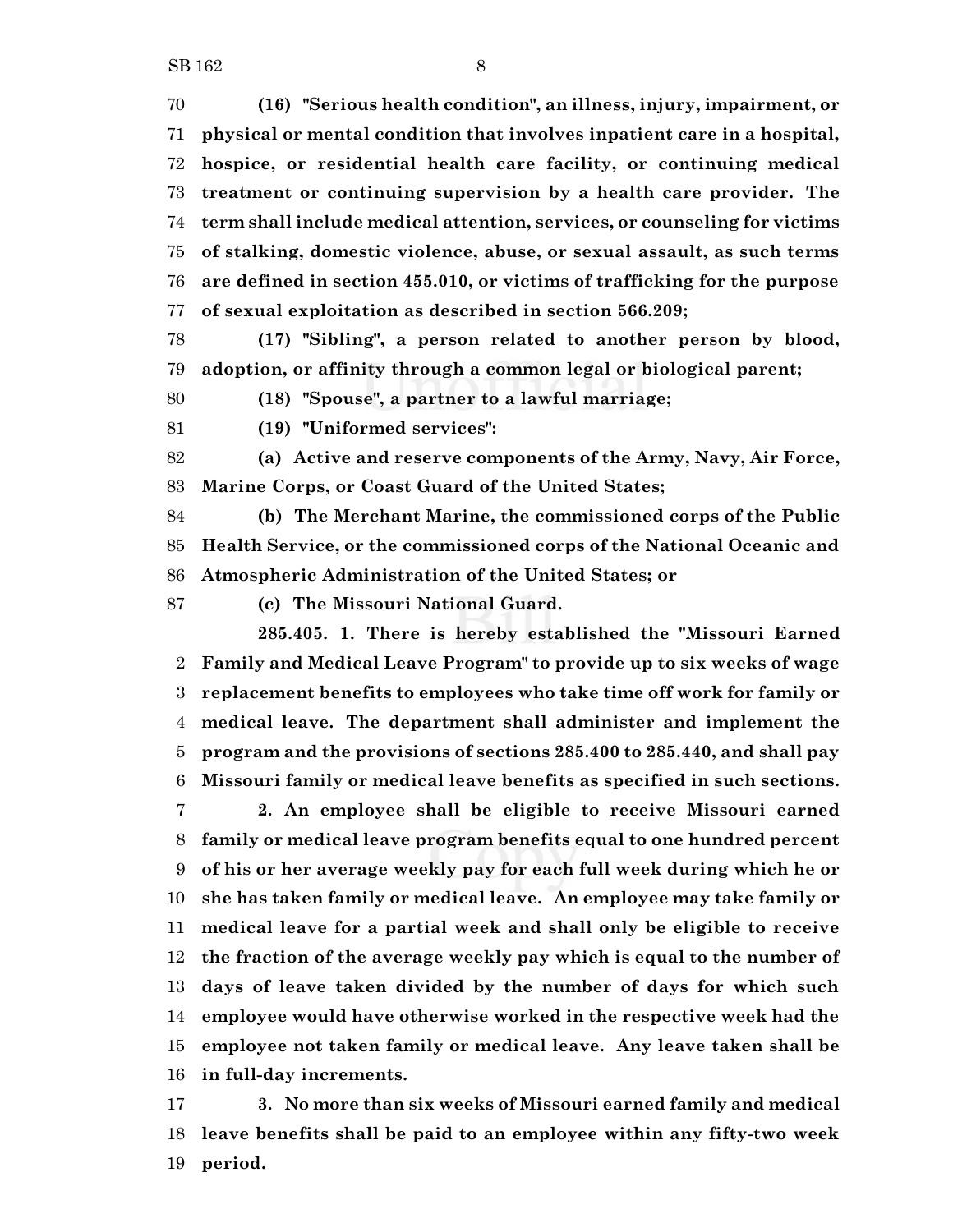**4. An employee shall file a claim for Missouri earned family and medical leave benefits with the department not later than the forty-first consecutive day following the first compensable day with respect to which the claim is made for benefits, which time shall be extended by the department upon a showing of good cause. If a first claim is not complete, the claim form shall be returned to the employee for completion, and it shall be completed and returned not later than the tenth consecutive day after the date it was verifiably sent by the department to the employee, except that such time shall be extended by the department upon a showing of good cause.**

 **5. No employee shall be eligible for Missouri earned family and medical leave program benefits with respect to any day:**

 **(1) That he or she is eligible to receive unemployment compensation benefits under chapter 288 or under an unemployment compensation act of any other state or of the federal government; or**

 **(2) That he or she has received, or is entitled to receive, any other benefits under chapter 287.**

 **6. No employee shall be eligible for Missouri earned family and medical leave benefits until such employee has paid into the Missouri earned family and medical leave fund for fifty-two weeks.**

 **7. An employee who is entitled to leave under the Missouri earned family and medical leave act and the Family and Medical Leave Act (FMLA) under 29 U.S.C. Section 2601 et seq. shall take family or medical leave under sections 285.400 to 285.440 concurrent with leave taken under the FMLA.**

 **8. The first payment of Missouri earned family and medical leave benefits shall be made to an employee within two weeks after the completed claim is received by the department or the day the family or medical leave began, whichever is later. Subsequent payments shall be made bimonthly.**

**285.410. 1. (1) An employee shall establish eligibility for each uninterrupted family or medical care leave period by filing a first claim for benefits supported by the certificate of a treating health care provider that establishes the serious health condition of the family member that warrants the care of the employee, or that establishes the serious health condition of the employee. For subsequent periods of uninterrupted leave after the period covered by the initial certificate**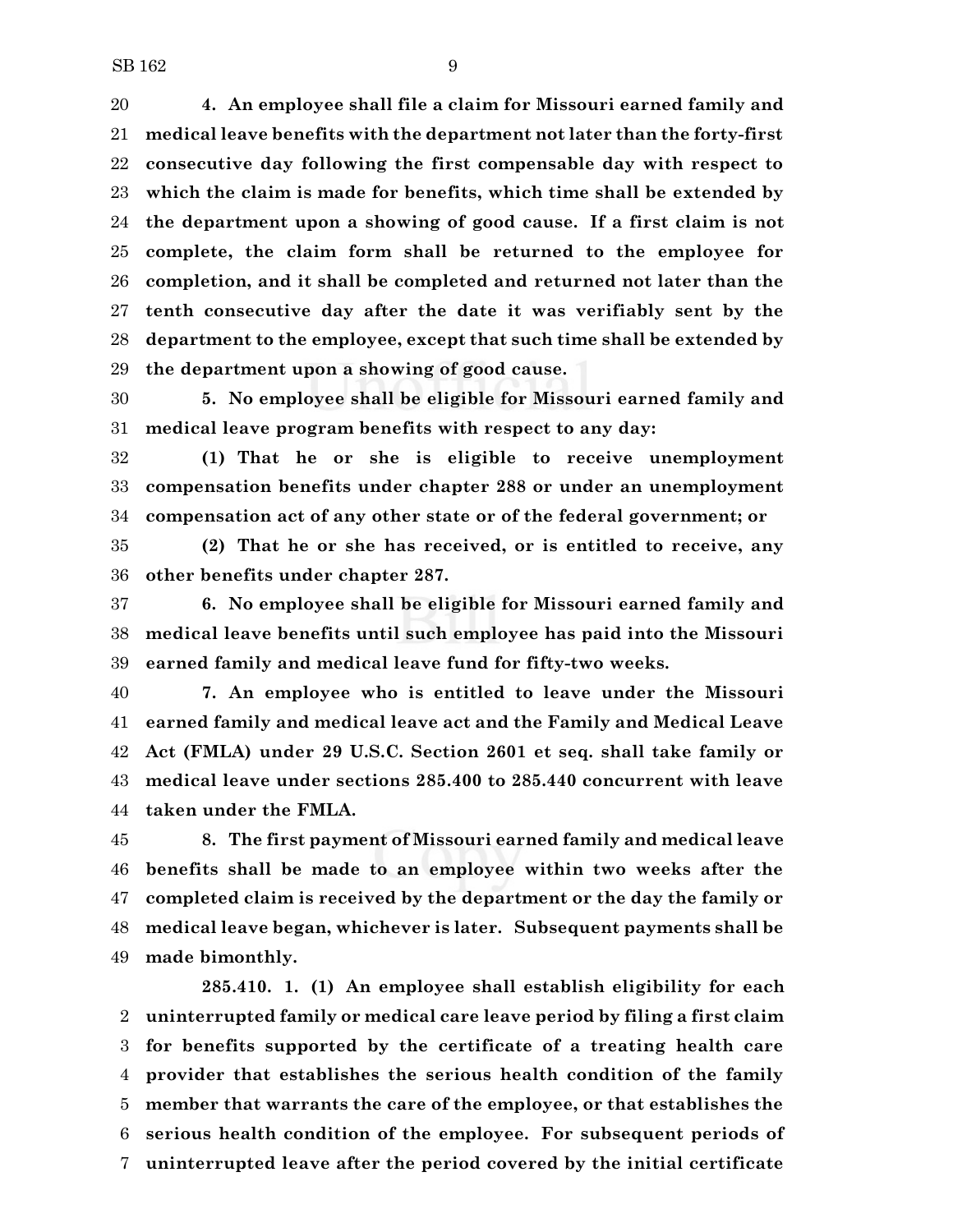**or any preceding continued claim, a claimant shall file a continued claim for those benefits supported by the certificate of a treating health care provider.**

 **(2) For employees seeking leave in order to assume a familial responsibility due to a spouse, child, or parent being on active duty in the uniformed services, eligibility for leave shall be established by providing, in a manner satisfactory to the department, proof of the family member being on active duty.**

 **(3) For employees seeking leave due to a serious health condition related to seeking medical attention, services, or counseling for victims of stalking, domestic violence, abuse, or sexual assault, as such terms are defined in section 455.010, or victims of trafficking for purposes of sexual exploitation as described in section 566.209, the certificate required by subdivision (1) of this section may be provided by any of the following:**

**(a) A health care provider;**

 **(b) A court which has jurisdiction over a judicial proceeding relating to the serious health condition of the employee or the serious health condition of the family member of the employee; or**

 **(c) A law enforcement officer with knowledge of the serious health condition of the employee or the serious health condition of the family member of the employee.**

 **2. The certificates required under subsection 1 of this section shall be developed by the department. In order to establish medical eligibility of the serious health condition of the family member that warrants the care of the employee, or to establish medical eligibility of the serious health condition of the employee, the information on the certificate shall be within the physician's or health care provider's knowledge and shall be based on a physical examination and documented medical history of the family member or employee. The certificate shall contain all of the following:**

 **(1) A diagnosis and diagnostic code prescribed in the International Classification of Diseases or, if no diagnosis has yet been obtained, a detailed statement of symptoms;**

**(2) The date, if known, on which the condition commenced;**

**(3) The probable duration of the condition;**

**(4) An estimate of the amount of time that the physician or**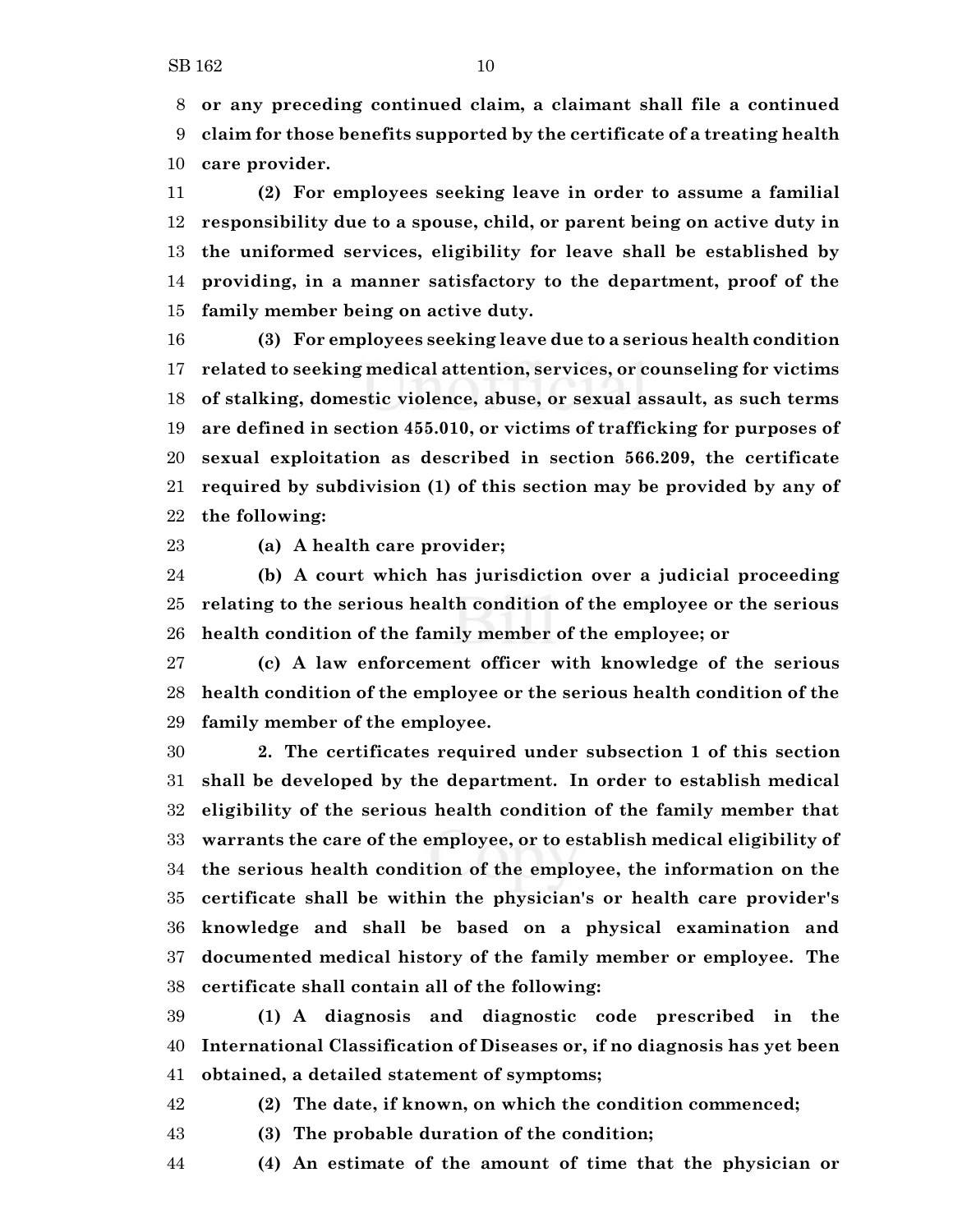**health care provider believes the employee needs to care for the family member or himself or herself; and**

 **(5) If applicable, a statement that the serious health condition warrants the participation of the employee to provide care for his or her family member.**

 **3. The department shall develop a certificate form that is separate and distinct from the certificate required in subsection 1 of this section for an employee taking leave to bond with a minor child within the first year of the child's birth or placement in connection with foster care or adoption.**

 **4. Any claim of an individual who obtains care and treatment outside the state shall be supported by a certificate of a treating health care provider duly licensed or certified by the state or foreign country in which the claimant is receiving care and treatment.**

 **5. Nothing in this section shall be construed to preclude the department from requesting additional medical evidence to supplement any claim. Any cost incurred for procuring additional medical evidence shall be paid by the employee. The department may require that the additional evidence include any or all of the following:**

**(1) Identification of diagnoses;**

**(2) Identification of symptoms;**

 **(3) A statement setting forth the facts of the serious health condition of the employee or such employee's family member, which shall be completed by any of the following individuals:**

 **(a) The health care provider treating the employee or family member of the employee;**

 **(b) The registrar, authorized medical officer, or other duly authorized official of the hospital or health care facility treating the employee or family member of the employee; or**

 **(c) An examining physician or other representative of the department;**

 **(4) An affidavit from an employee averring that the employee or such employee's spouse gave birth to a child or has adopted or received a child in connection with foster care.**

**285.415. Employees shall provide at least thirty days advance notice to their employer before family and medical leave is to begin if the need for the leave is foreseeable. If thirty days notice is not**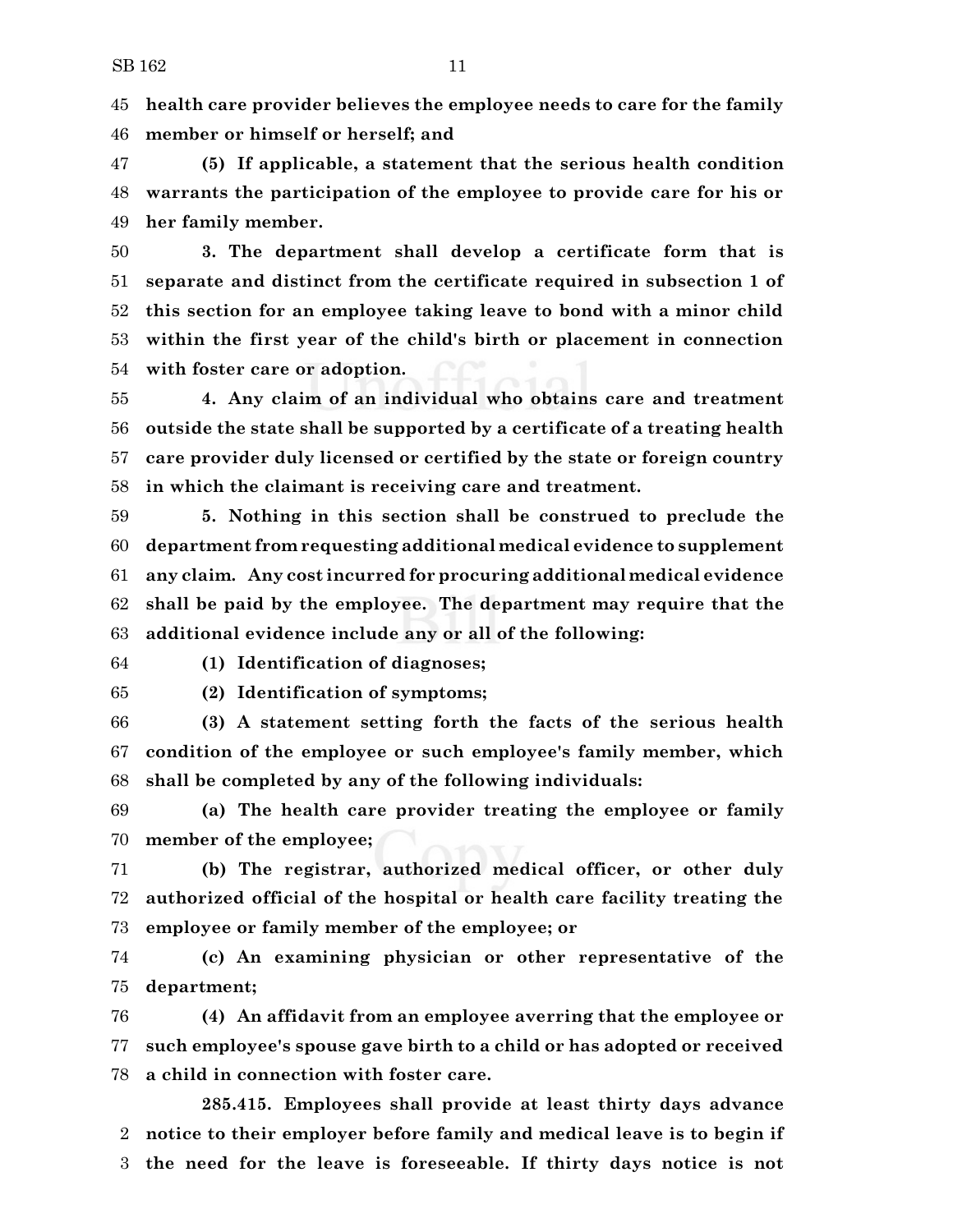**practicable, notice shall be given to the employer as soon as practicable.**

**285.420. 1. Except as provided in subsection 4 of this section, an employee may file a notice of appeal from any determination of eligibility for benefits made by the department with the administrative hearing commission pursuant to chapter 621. Such appeal shall be made by mail or in person within thirty days after the date on which a copy of the department's decision was received by the employee.**

 **2. The administrative hearing commission's proposed decision and order shall be final and not subject to further appeal, unless within thirty days after the decision is served on the interested parties, a party files a petition for judicial review as provided in chapter 536.**

 **3. A determination of the amount of benefits payable under sections 285.400 to 285.440 shall not serve as a basis for appeal under this section. However, the determination shall be subject to request by the employee on family or medical leave for redetermination by the department at any time within one year from the date of delivery or mailing of such determination, or any redetermination thereof. A redetermination shall be furnished to the individual in writing.**

 **4. A denial of benefits shall become final in the absence of timely appeal therefrom. The department may redetermine a denial of benefits at any time within one year from delivery or mailing of such denial to correct an error in identity, omission of fact, or misapplication of law with respect to the facts.**

 **5. A determination of allowance of benefits shall become final in the absence of timely appeal therefrom. The department may redetermine such allowance at any time within two years following the application year in which such allowance was made in order to recover any benefits for which recovery is provided under this section.**

 **6. A redetermination of benefits may be made at any time for any of the following reasons:**

 **(1) To conform to a final court decision applicable to either an initial determination or a determination of denial or allowance of benefits;**

 **(2) In the event of a back pay award or settlement affecting the allowance of benefits; or**

**(3) In the case of misrepresentation or willful failure to report**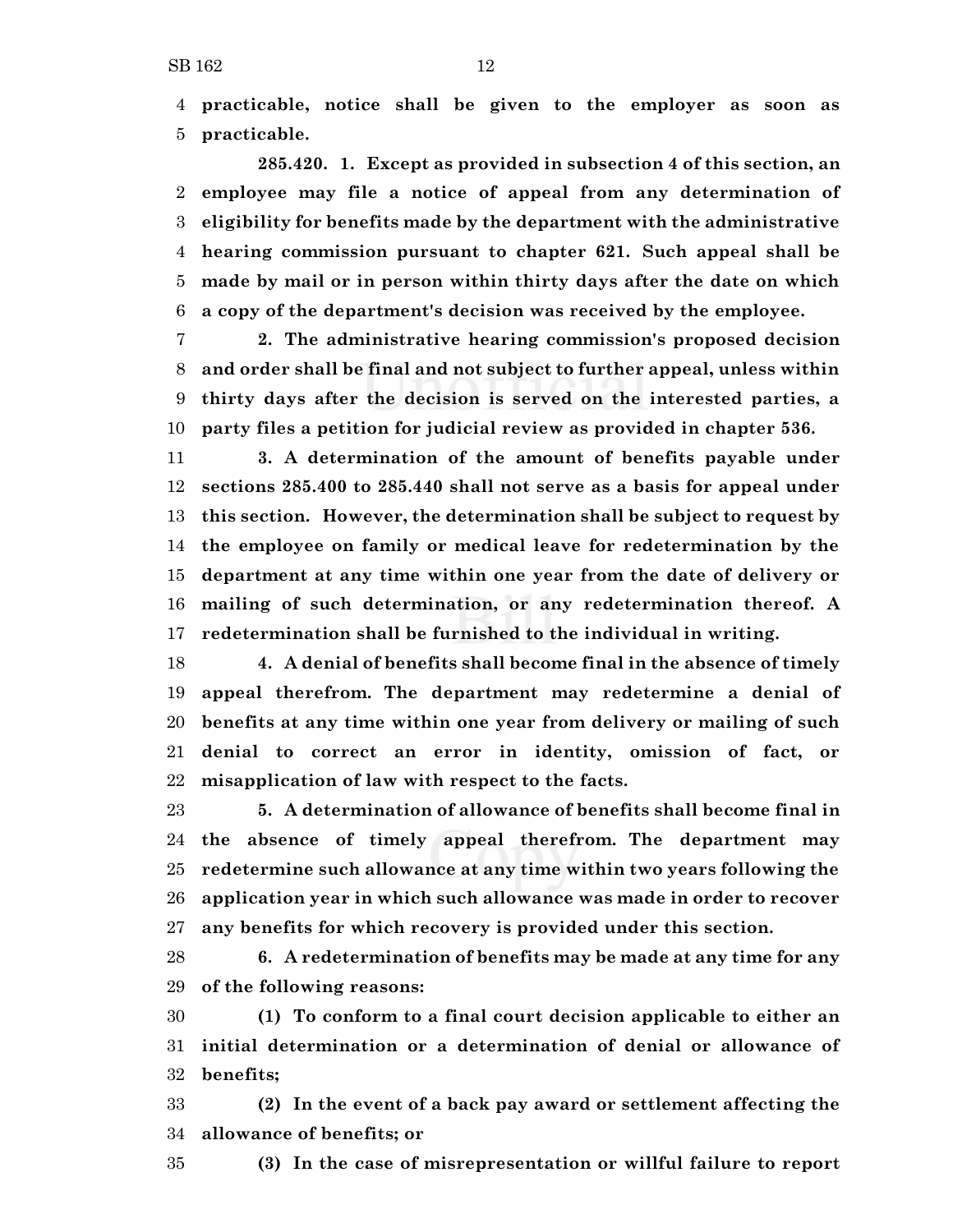**a material fact.**

 **Written notice of any such redetermination shall be promptly given by mail or delivered to such interested parties as were notified of the initial determination of denial or allowance of benefits and any new interested party or parties who, under such rule as the department may adopt, would be an interested party.**

**285.425. 1. Notwithstanding any provision oflaw to the contrary, it shall be unlawful for any person to discharge or in any other manner discriminate against an employee because the employee has made a claim for, indicated an intent to make a claim for, or received Missouri earned family and medical leave benefits.**

 **2. (1) Any person who violates the provisions of subsection 1 of this section shall be liable to any employee of such person who is affected by the violation for such equitable relief as may be appropriate including employment, reinstatement, or promotion and for damages equal to the sum of:**

**(a) The amount of:**

 **a. Any wages, salary, employment benefits, or other compensation denied or lost to such individual by reason of the violation; or**

 **b. In a case in which wages, salary, employment benefits, or other compensation have not been denied or lost to the individual, any actual monetary losses sustained by the individual as a direct result of the violation, such as the cost of providing care, up to a sum equal to sixty calendar days of wages or salary for the individual;**

 **(b) The interest on the amount described in paragraph (a) of this subdivision, such interest rate being equal to the market rate as determined by the director of the division of finance under section 408.030; and**

 **(c) An additional amount as liquidated damages equal to the sum of the amount described in paragraph (a) of this subdivision and the interest described in paragraph (b) of this subdivision, except that if a person who has violated subsection 1 of this section proves to the satisfaction of the court that the act or omission was in good faith and that the person had reasonable grounds for believing that the act or omission was not a violation, such court may reduce the amount of such liquidated damages.**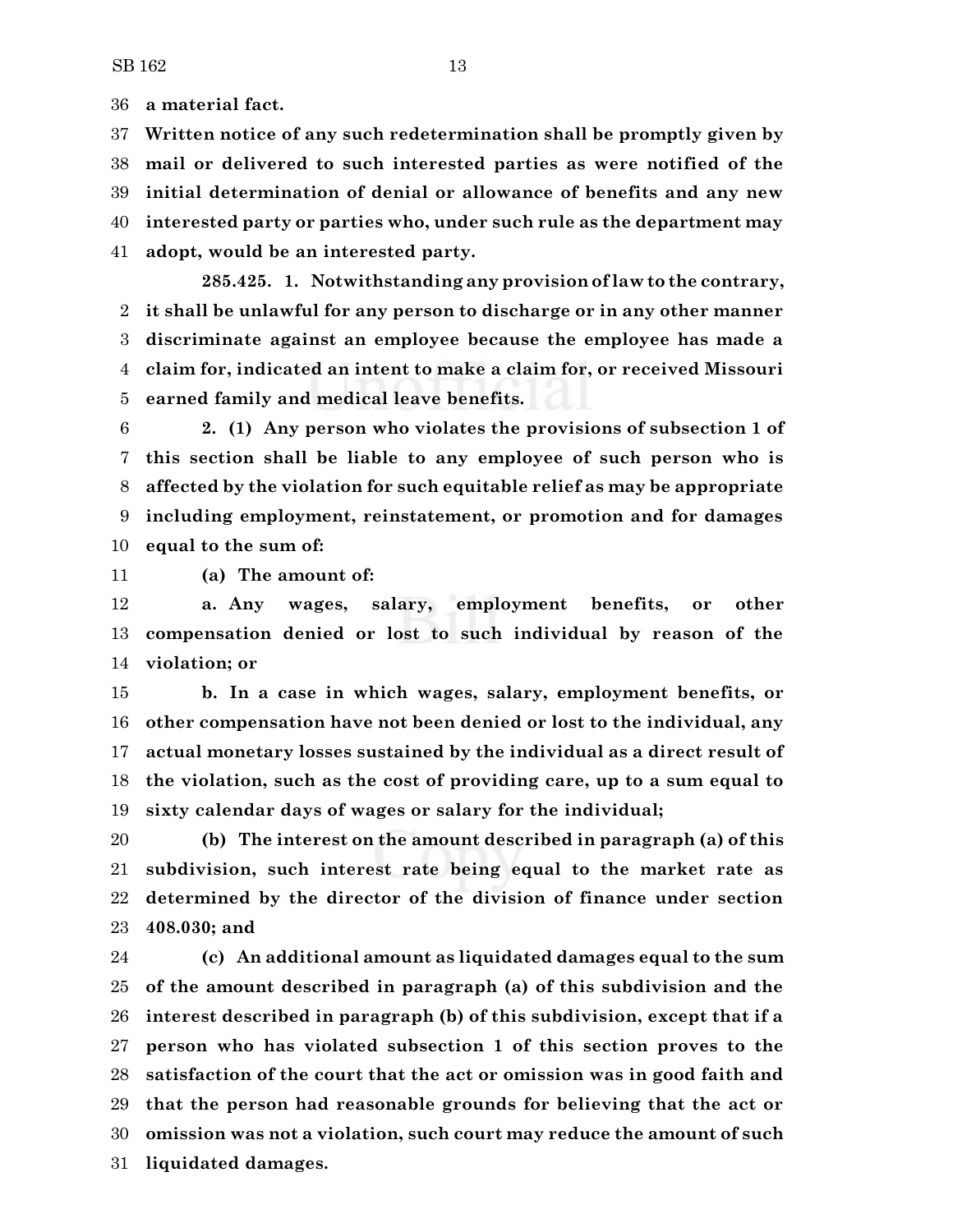**(2) The court may additionally require reasonable attorney's fees, expert witness fees, and other courts costs to be paid by a defendant.**

 **3. An action to recover the relief prescribed in subsection 2 of this section may be maintained against any person in any court of competent jurisdiction by the employee affected.**

 **4. The department may bring an action seeking relief on behalf of an employee under this section. The right to bring an action provided under subsection 3 of this section shall terminate upon the filing of a complaint by the department. If any damages are recovered in such action, such damages shall be held in a special deposit account and paid directly to each employee affected.**

 **5. An action may be brought under this section not later than three years after the date of the alleged violation for which the action is brought. An action brought under this section shall be considered to be commenced on the date when the complaint is filed.**

**285.430. 1. The department shall develop and implement an outreach program to ensure that employees who may be eligible to receive Missouri earned family and medical leave benefits under sections 285.400 to 285.440 are made aware of such benefits. Outreach information shall easily explain eligibility requirements, the claims process, weekly benefit amounts, maximum benefits payable, notice and medical cert ificat ion requirements, reinstatement and nondiscrimination rights, confidentiality, and the relationship between employment protection, leave from employment, wage replacement benefits, and other laws, collective bargaining agreements, and employer policies.**

 **2. Not later than three years after the effective date of sections 285.400 to 285.440, the state auditor shall submit to the general assembly a report on the Missouri earned family and medical leave benefits paid for any month during the one-year period beginning on the effective date of sections 285.400 to 285.440. The report shall include the following:**

 **(1) An identification of the total number of applications for such benefits filed, and the average number of days between when an application is received and when a determination is made;**

**(2) An identification of the total number of requests for review**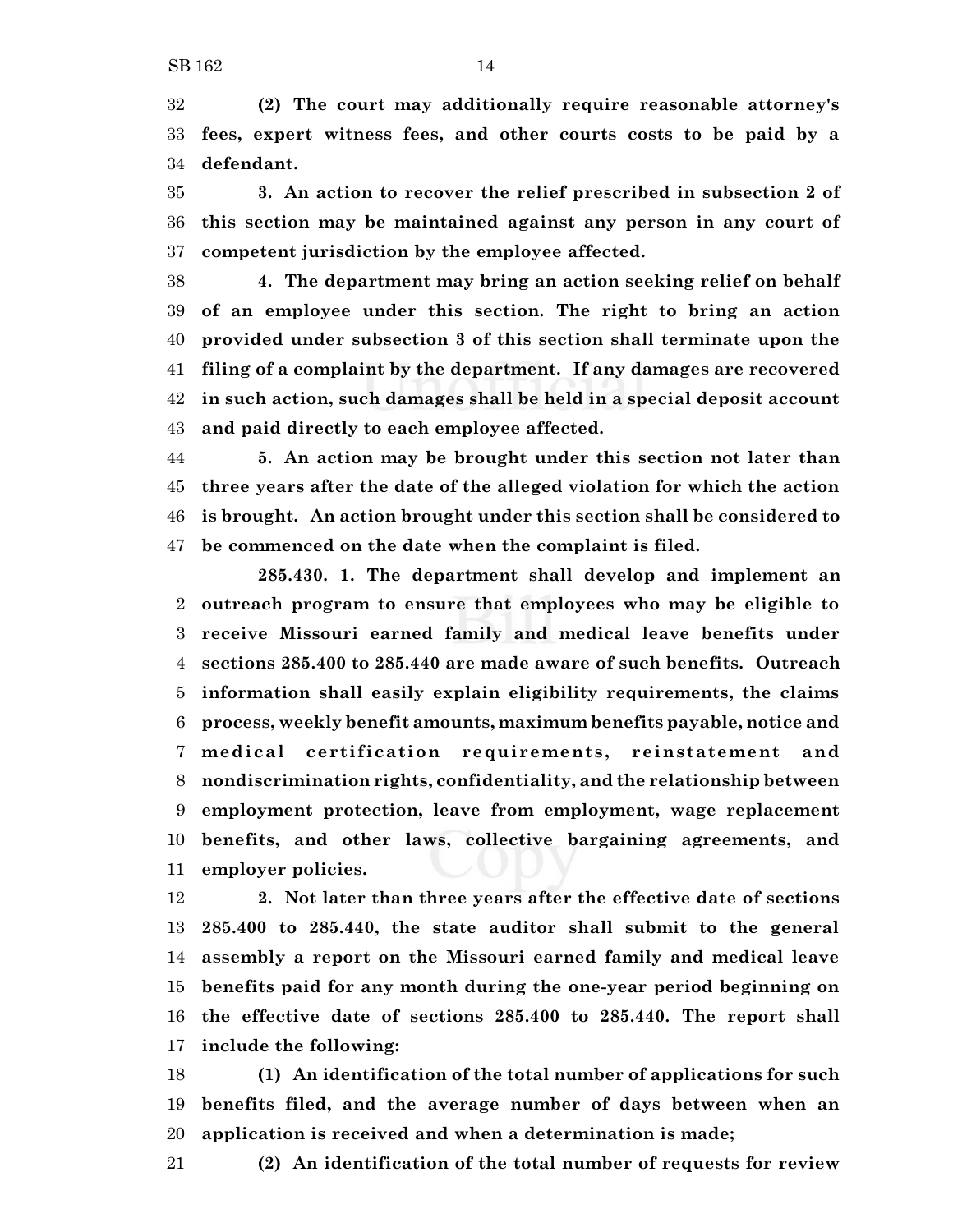**of an initial adverse determination of eligibility for such benefits made, and the average number of days between when such review is requested and when a final determination of eligibility is made; and**

 **(3) An identification of the total number of monthly benefit claim reports for such benefits filed, and the average number of days between the date such report is received and the date on which the initial determination of eligibility with respect to the claim report is made.**

**285.435. 1. (1) There is hereby created in the state treasury the "Missouri Earned Family and Medical Leave Fund", which shall consist of money collected under this section. The state treasurer shall be custodian of the fund. In accordance with sections 30.170 and 30.180, the state treasurer may approve disbursements. The fund shall be a dedicated fund and money in the fund shall be used solely by the department of labor and industrial relations for the purpose of distributing Missouri earned family and medical leave program benefits.**

 **(2) The state treasurer shall invest moneys in the fund in the same manner as other funds are invested. Any interest and moneys earned on such investments shall be credited to the fund.**

 **2. (1) In order to provide funding to implement the provisions of sections 285.400 to 285.440, employees shall contribute one quarter of one percent of their average weekly pay to the Missouri earned family and medical leave fund beginning January 1, 2021.**

 **(2) For purposes of this section, in determining the average weekly pay of an employee, the total wages of an employee shall not exceed the contribution and benefit base established by the Commissioner of Social Security Administration under 42 U.S.C. 430.**

 **(3) Notwithstanding the provisions of section 285.405 to the contrary, if there is not sufficient resources in the fund, the department may, at its discretion, reduce the benefit amount each employee is eligible to receive. If the benefit amount is reduced, each employee shall receive the same percent of his or her average weekly wage.**

 **(4) No employee shall receive benefits from the fund until January 1, 2022.**

**3. Under section 23.253 of the Missouri sunset act:**

 **(1) The provisions of the new program authorized under sections 285.400 to 285.440 shall automatically sunset on December 31, 2025,**